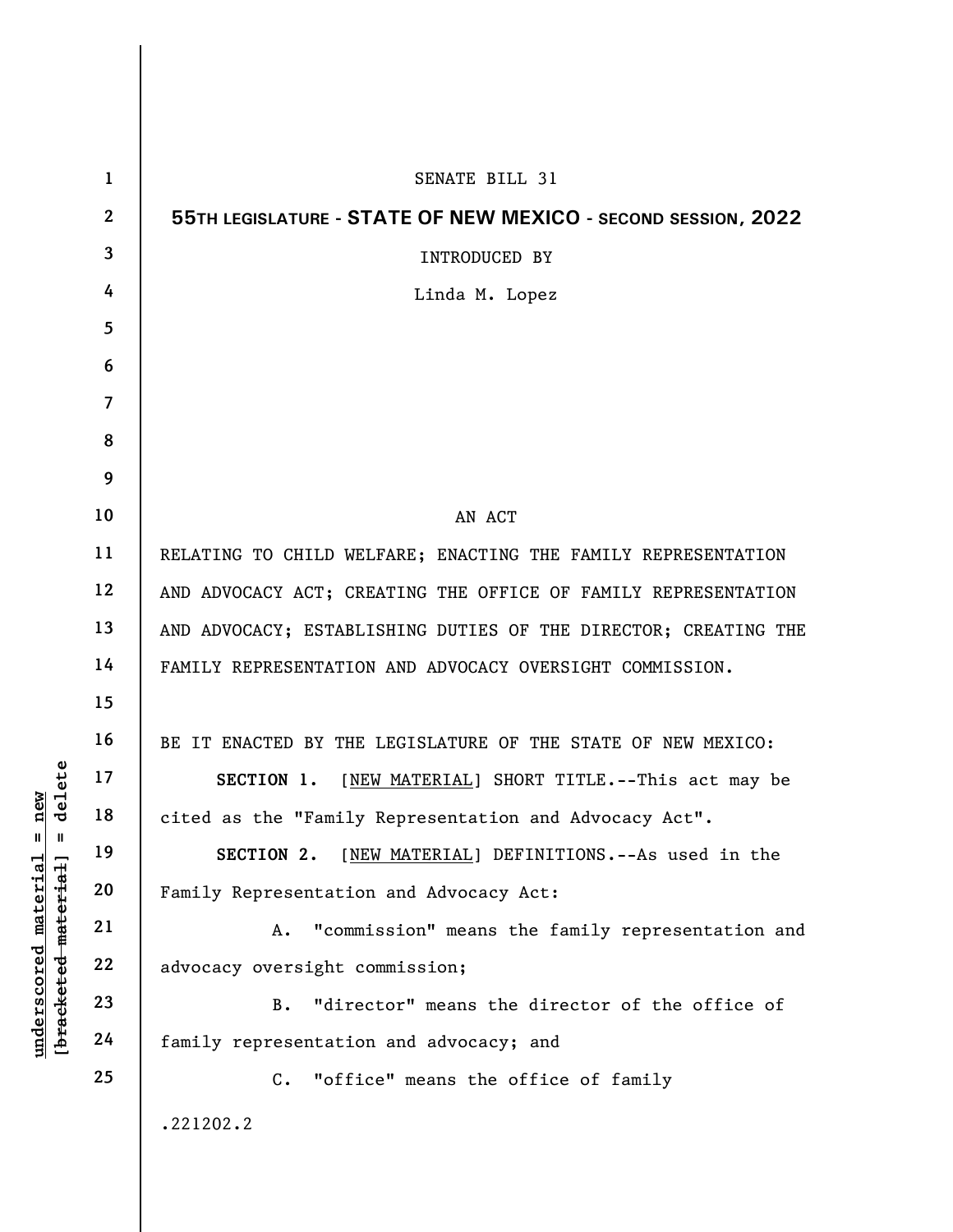1 representation and advocacy.

| $\mathbf{2}$   | SECTION 3.<br>[NEW MATERIAL] OFFICE CREATED--DUTIES.--         |
|----------------|----------------------------------------------------------------|
| 3              | The "office of family representation and<br>Α.                 |
| 4              | advocacy" is created.                                          |
| 5              | The office shall:<br>$B$ .                                     |
| 6              | (1)<br>work closely with the children, youth and               |
| $\overline{7}$ | families department to leverage federal funding pursuant to    |
| 8              | Title IV-E of the federal Social Security Act;                 |
| 9              | (2)<br>appoint, compensate, evaluate and retain                |
| 10             | attorneys and other staff in a manner that provides for the    |
| 11             | highest quality of legal representation for eligible adults    |
| 12             | under the Fostering Connections Act and for children and       |
| 13             | parents, custodians or guardians whose children are, or are at |
| 14             | risk of being placed, in the legal custody of the children,    |
| 15             | youth and families department;                                 |
| 16             | develop and continuously approve practice<br>(3)               |
| 17             | models and standards based on child welfare best practices;    |
| 18             | provide zealous representation of all<br>(4)                   |
| 19             | clients;                                                       |
| 20             | (5) ensure that clients are provided with due                  |
| 21             | process and procedural fairness; and                           |
| 22             | (6) provide positive outcomes for children and                 |
| 23             | their families, including decreased time to permanency and     |
| 24             | swift resolution of cases.                                     |
| 25             | SECTION 4.<br>[NEW MATERIAL] DUTY OF DIRECTOR TO ESTABLISH     |
|                | .221202.2<br>$-2-$                                             |

## $\frac{\text{undersecond material} = \text{new}}{\text{beac detected-material}}$  = delete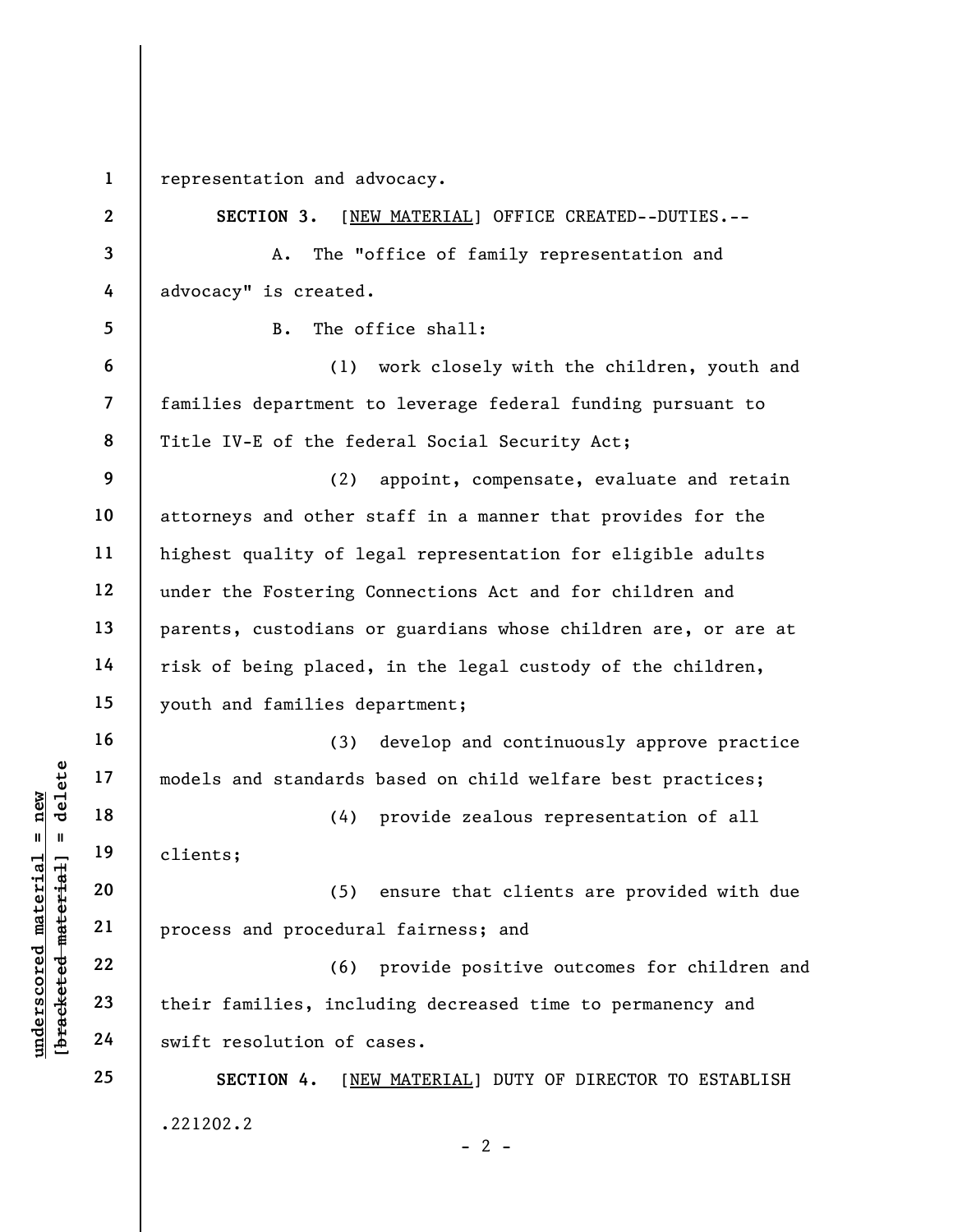1 2

3

4

5

6

7

8

9

10

11

12

13

14

15

16

17

18

19

20

21

22

23

24

25

APPELLATE DIVISION--DUTY OF APPELLATE DIVISION.--

A. The director shall establish an appellate division within the office. The appellate division shall be led by a chief appellate attorney.

B. The appellate division shall assist the director by providing representation before the court of appeals and the supreme court in appellate proceedings involving persons represented pursuant to the Family Representation and Advocacy Act.

SECTION 5. [NEW MATERIAL] DUTY OF DIRECTOR TO ESTABLISH REGIONAL OFFICES--APPOINTMENT OF REGIONAL MANAGERS.--

A. The director shall establish at least five regional offices that align with the five regional offices of the children, youth and families department to accommodate all judicial districts that exist within the five regions. One regional office shall be located each in the northwest, northeast, southwest, southeast and the Bernalillo county metropolitan area.

understand material material extra metropolitan area.<br>
The discussion of the region of the region of the region of the region of the region of the region of the region of the region of the state. B. The director shall appoint a regional manager in each region. The regional manager shall administer the operation of the region and shall serve at the pleasure of the director. Each regional manager shall reside in this state and shall be an attorney licensed to practice law in the highest courts of the state.

> SECTION 6. [NEW MATERIAL] FAMILY REPRESENTATION AND .221202.2

 $-3 -$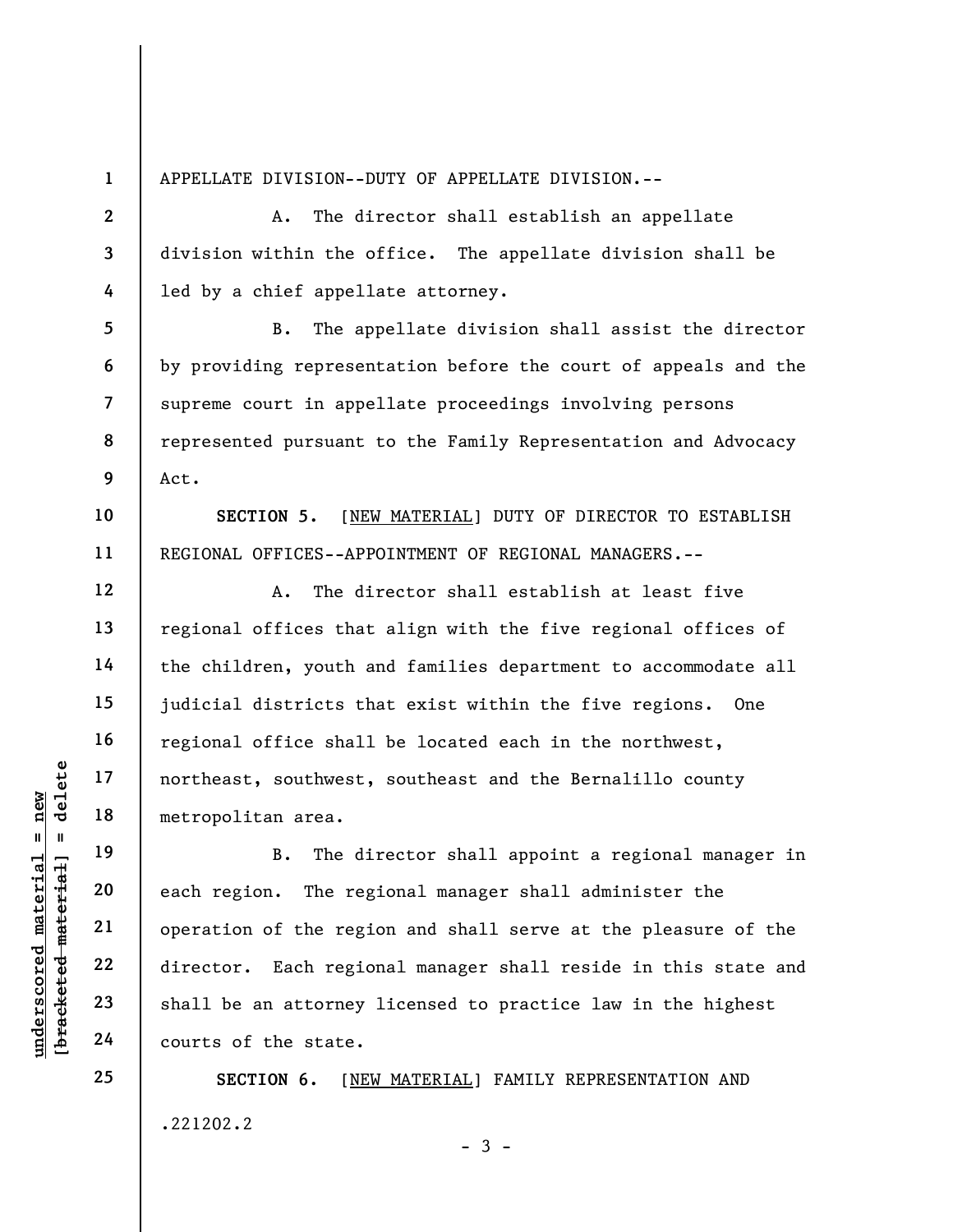under 17<br>
= 18<br>
= 18<br>
= 19<br>
= 19<br>
= 19<br>
= 19<br>
= 19<br>
= 19<br>
= 19<br>
= 19<br>
= 19<br>
= 19<br>
= 19<br>
= 19<br>
= 19<br>
= 19<br>
= 19<br>
= 19<br>
= 19<br>
= 19<br>
= 19<br>
= 19<br>
= 19<br>
= 19<br>
= 19<br>
= 19<br>
= 19<br>
= 19<br>
= 19<br>
= 19<br>
= 19<br>
= 19<br>
= 19<br>
= 19<br>
= 19<br>
= 1 2 3 4 5 6 7 8 9 10 11 12 13 14 15 16 17 18 19 20 21 22 23 24 25 ADVOCACY OVERSIGHT COMMISSION--MEMBERSHIP--TERMS--REMOVAL.-- A. The "family representation and advocacy oversight commission" is created. B. The commission consists of thirteen members, including: (1) the director of the university of New Mexico school of law's Corinne Wolfe center for child and family justice, or the director's designee; (2) the director of the administrative office of the courts' court improvement project, or the director's designee; (3) the dean of the New Mexico state university school of social work or the dean of New Mexico highlands university, or the dean's designee, in alternating terms; (4) one member with expertise in family representation appointed by the governor; (5) five members appointed by the chief justice of the New Mexico supreme court, including: (a) two members that either served as former children's court judges or attorneys in the child welfare system; and (b) three members, including: 1) a youth with lived experience in the legal custody of the children, youth and families department; 2) a parent with lived .221202.2 - 4 -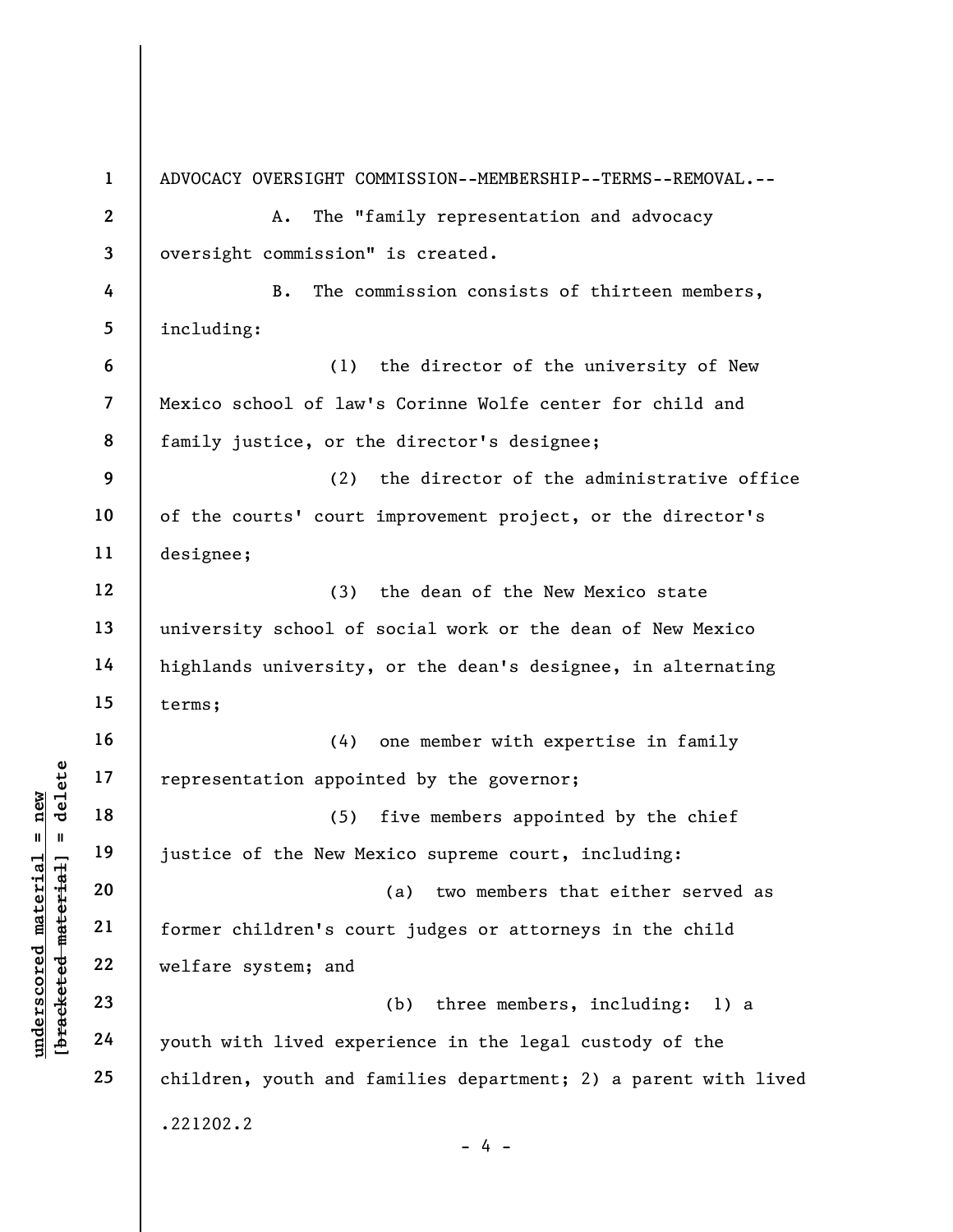experience having one or more children in the legal custody of the children, youth and families department; and 3) a member with lived experience with the children, youth and families department or another child welfare agency as a youth, parent or both;

6 7 8 9 (6) two members appointed by the speaker of the house of representatives, one from each major political party, one from an urban area of the state and one from a rural area of the state; and

10 11 12 13 (7) two members appointed by the president pro tempore of the senate, one from each major political party, one from an urban area of the state and one from a rural area of the state.

understand material material end of law's Corinne Wolf<br>
end 18<br>
understand material of law's Corinne Wolf<br>
the director of the a<br>
improvement project s<br>
end the director of the a<br>
improvement project s<br>
terms of members ap C. Initial appointments to the commission shall be made no later than September 30, 2022. If a position remains vacant on September 30, 2022, the supreme court shall fill the vacancy. The director of the university of New Mexico school of law's Corinne Wolfe center for child and family justice and the director of the administrative office of the courts' court improvement project shall serve as permanent members. Initial terms of members appointed by the speaker of the house of representatives, the president pro tempore of the senate and the governor shall be for two years. Initial terms of members appointed by the chief justice of the supreme court and the dean of a school of social work shall be for three years.

.221202.2

1

2

3

4

5

14

15

16

17

18

19

20

21

22

23

24

25

 $- 5 -$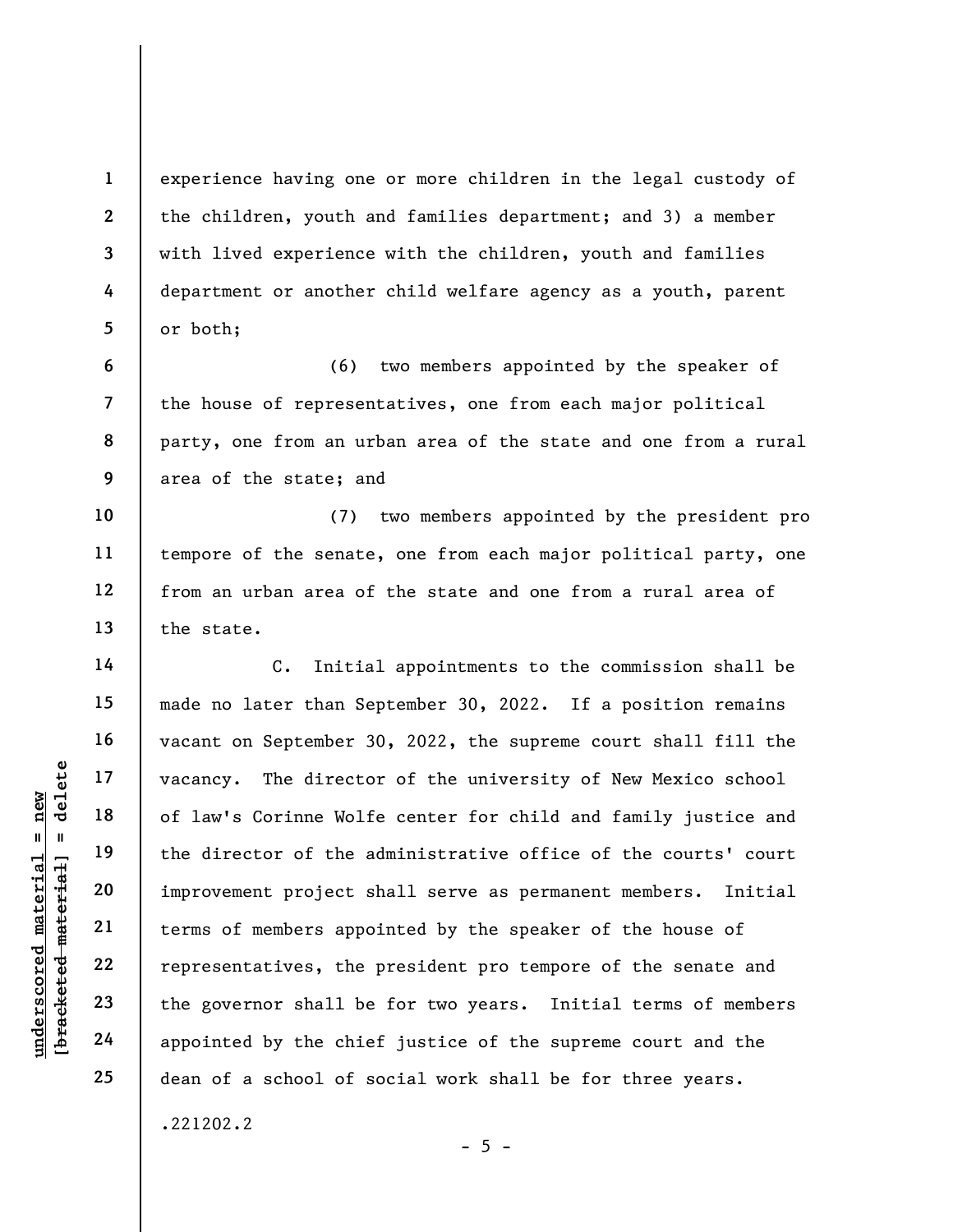1 2 3 4 5 6 7 8 9 10 11 12 13 14 15 16 17 18 D. Subsequent terms for appointed members shall be for four years. Appointed commission members shall not serve more than two consecutive terms. An appointed commission member shall serve until the member's successor has been appointed and qualified. The commission shall fill a vacancy for the remainder of the unexpired term pursuant to Subsection B of this section. E. A member may be removed by the commission for malfeasance, misfeasance or neglect of duty. F. If a member's professional status changes in a way that renders the member ineligible pursuant to the provisions of the Family Representation and Advocacy Act, the member shall resign immediately. G. Members of the commission shall be entitled to compensation pursuant to the provisions of the Per Diem and Mileage Act and shall receive no other perquisite, compensation or allowance. SECTION 7. [NEW MATERIAL] FAMILY REPRESENTATION AND

ADVOCACY OVERSIGHT COMMISSION--MEMBER QUALIFICATIONS.--

A. A member of the commission shall:

UNDERECTION 7. [NET OF ALLOWANCE.<br>
19 18 SECTION 7. [NET OF ADVOCACY OVERSIGHT CONTRIGHT CONTRIGHT CONTRIGHT CONTRIGHT CONTRIGHT CONTRIGHT CONTRIGHT CONTRIGHT CONTRIGHT CONTRIGHT CONTRIGHT CONTRIGHT CONTRIGHT CONTRIGHT CON (1) possess significant experience in the representation of children, youth, parents, custodians or guardians in abuse and neglect proceedings;

(2) possess significant experience with the child welfare system as a parent, custodian, guardian or former .221202.2  $- 6 -$ 

22 23 24

25

19

20

21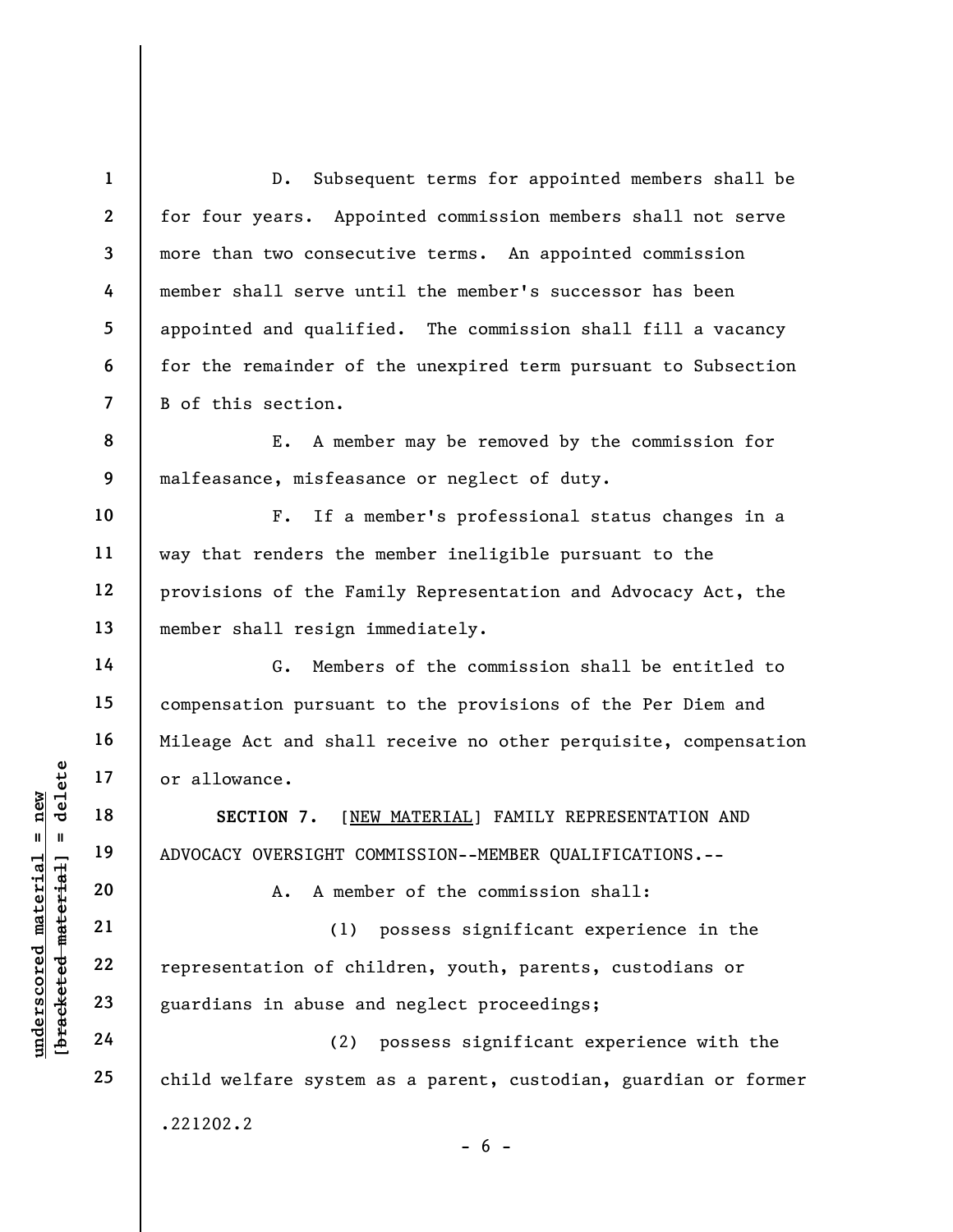1 foster youth; or

2 3 4 (3) demonstrate a commitment to high-quality legal representation or to working with and advocating for the population served by the office.

5 6 B. The following persons shall not be appointed to serve on the commission:

7 8 (1) current employees of the children, youth and families department;

(2) current employees of the office;

10 11 (3) current judges, judicial officials or their employees; and

12 13 (4) persons who currently contract with or receive funding from the office or their employees.

SECTION 8. [NEW MATERIAL] FAMILY REPRESENTATION AND ADVOCACY OVERSIGHT COMMISSION--ORGANIZATION--MEETINGS.--

underscored material = new [bracketed material] = delete A. The commission shall hold its first meeting no later than thirty days after it has completed the appointment process and shall elect a chair at that meeting. Thereafter, the commission shall meet at least four times a year, as determined by a majority of commission members. Meetings shall be held at the call of the chair or director or at the request of four commission members.

B. The commission shall appoint a permanent director no later than December 31, 2023.

C. A majority of commission members constitutes a .221202.2

- 7 -

9

14

15

16

17

18

19

20

21

22

23

24

25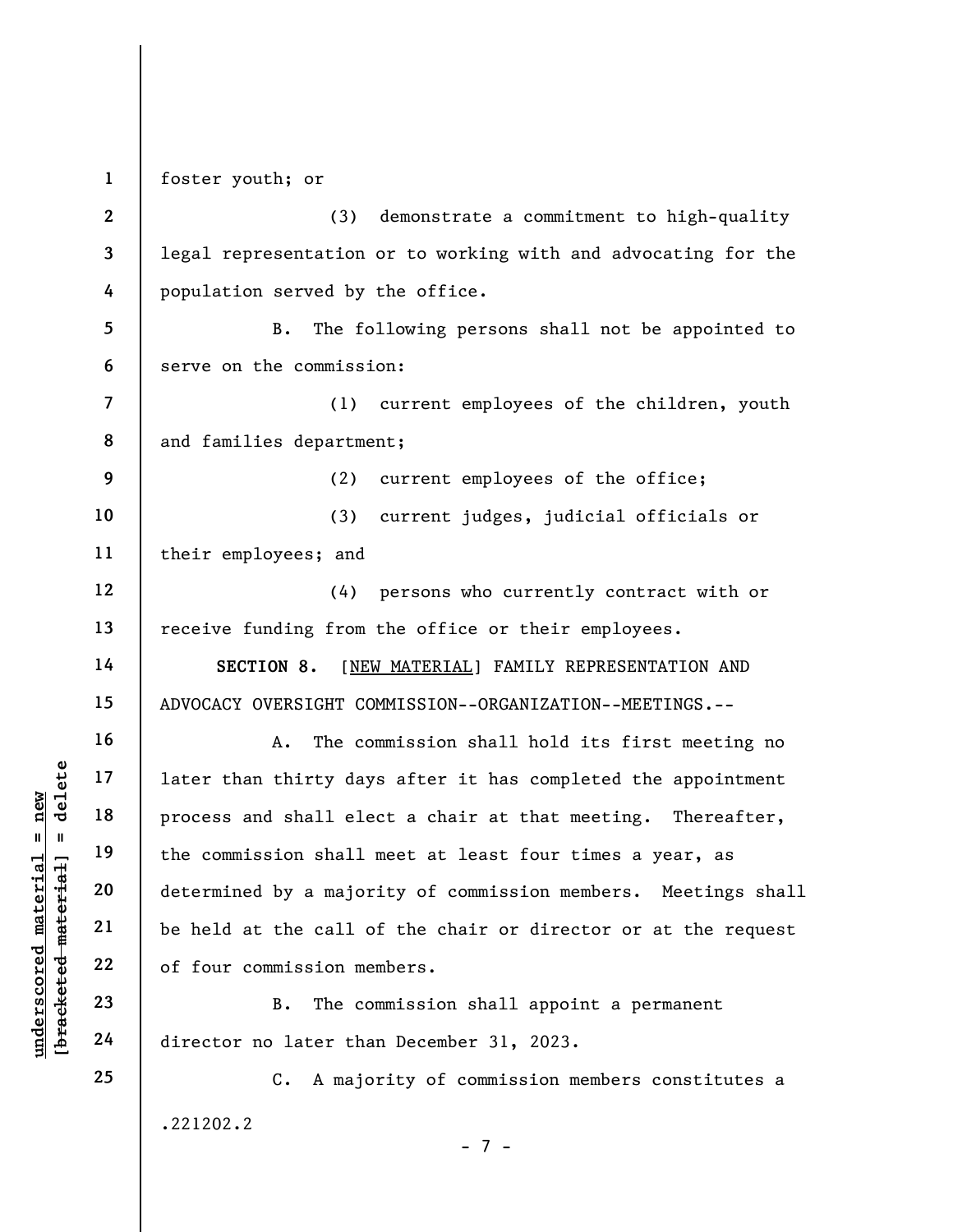1 2 3 4 5 6 7 8 9 10 quorum for the transaction of business, and an action by the commission shall not be valid unless seven or more members concur. D. The commission may adopt rules and shall keep a record of its proceedings. E. A commission member may select a designee to serve in the member's place no more than once per year. SECTION 9. [NEW MATERIAL] FAMILY REPRESENTATION AND ADVOCACY OVERSIGHT COMMISSION--POWERS AND DUTIES--RESTRICTION ON INDIVIDUAL MEMBERS.--

A. The commission shall exercise independent oversight of the office to review and approve standards and provide guidance and support to the director that:

(1) promote positive outcomes for families; (2) affirm, respect and support the diversity

of families in this state;

(3) promote due process and procedural fairness;

(4) are consistent with performance standards and legal ethics; and

underscored material = new [bracketed material] = delete (5) comply with state and federal law. B. The commission shall review and approve fair and consistent policies for the operation of the office and the provision of services to eligible adults under the Fostering Connections Act and to children and parents, custodians or .221202.2 - 8 -

11

12

13

14

15

16

17

18

19

20

21

22

23

24

25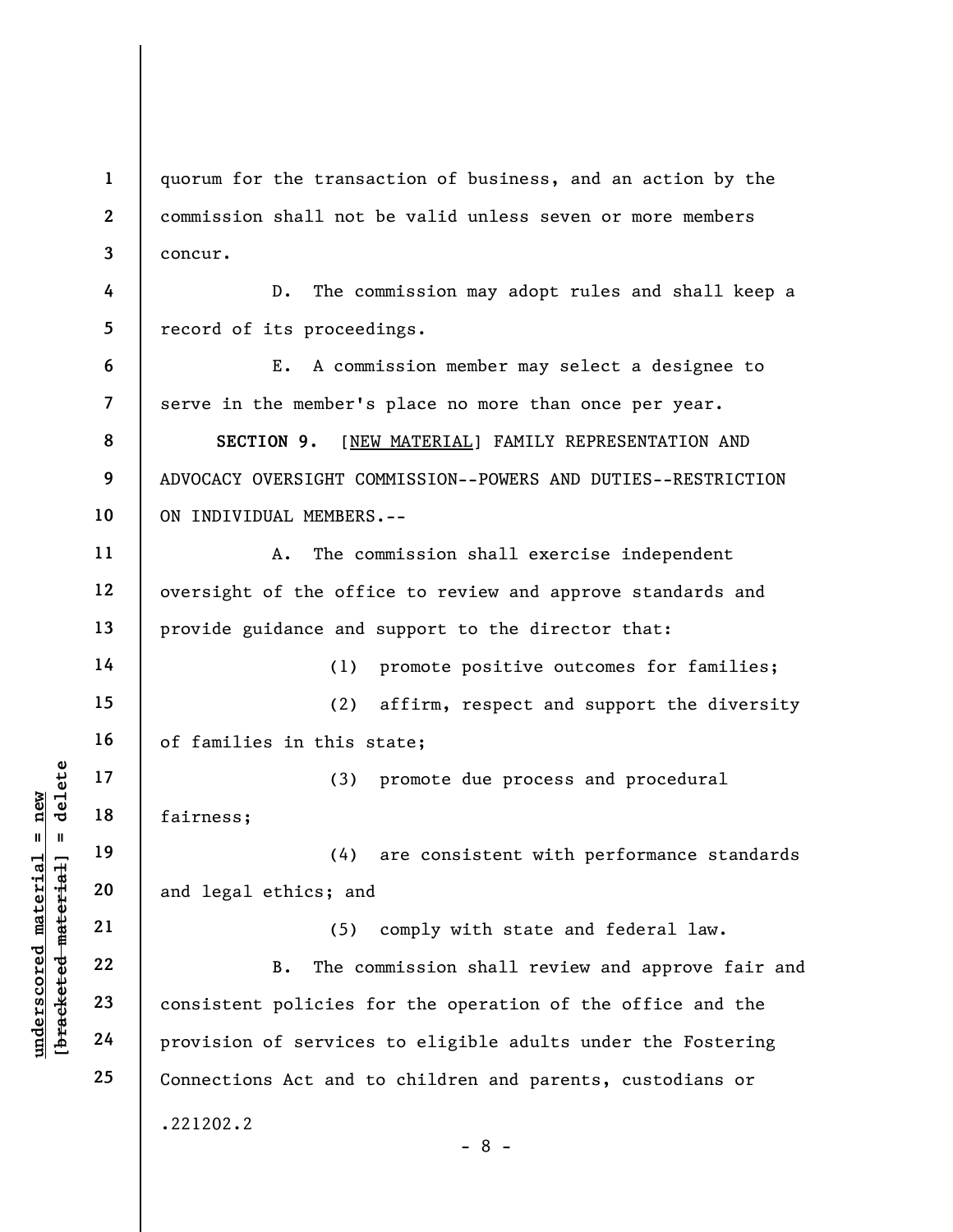guardians whose children are, or are at risk of being placed, in the legal custody of the children, youth and families department.

7 8 9 C. A member of the commission shall not interfere with the discretion, professional judgment or advocacy of an appointed attorney, contract attorney, staff attorney, contract employees or office employees in the representation and advocacy of a client pursuant to the Family Representation and Advocacy Act.

SECTION 10. [NEW MATERIAL] OFFICE OF FAMILY REPRESENTATION AND ADVOCACY--ADMINISTRATION--FINANCE.--

A. The headquarters of the office shall be located in the Bernalillo county metropolitan region.

B. All salaries and other expenses of the office shall be paid upon warrants drawn by the secretary of finance and administration, supported by vouchers signed by the director or the director's authorized representative and in accordance with budgets approved by the state budget division of the department of finance and administration.

underscored material = new [bracketed material] = delete SECTION 11. [NEW MATERIAL] OFFICE OF FAMILY REPRESENTATION AND ADVOCACY--GIFTS, GRANTS AND DONATIONS.--On behalf of the state, the office may receive gifts, grants, donations or bequests from any source to be used in carrying out the purposes of the Family Representation and Advocacy Act. Gifts, grants, donations or bequests from a person who has any .221202.2

1

2

3

4

5

6

10

11

12

13

14

15

16

17

18

19

20

21

22

23

24

25

- 9 -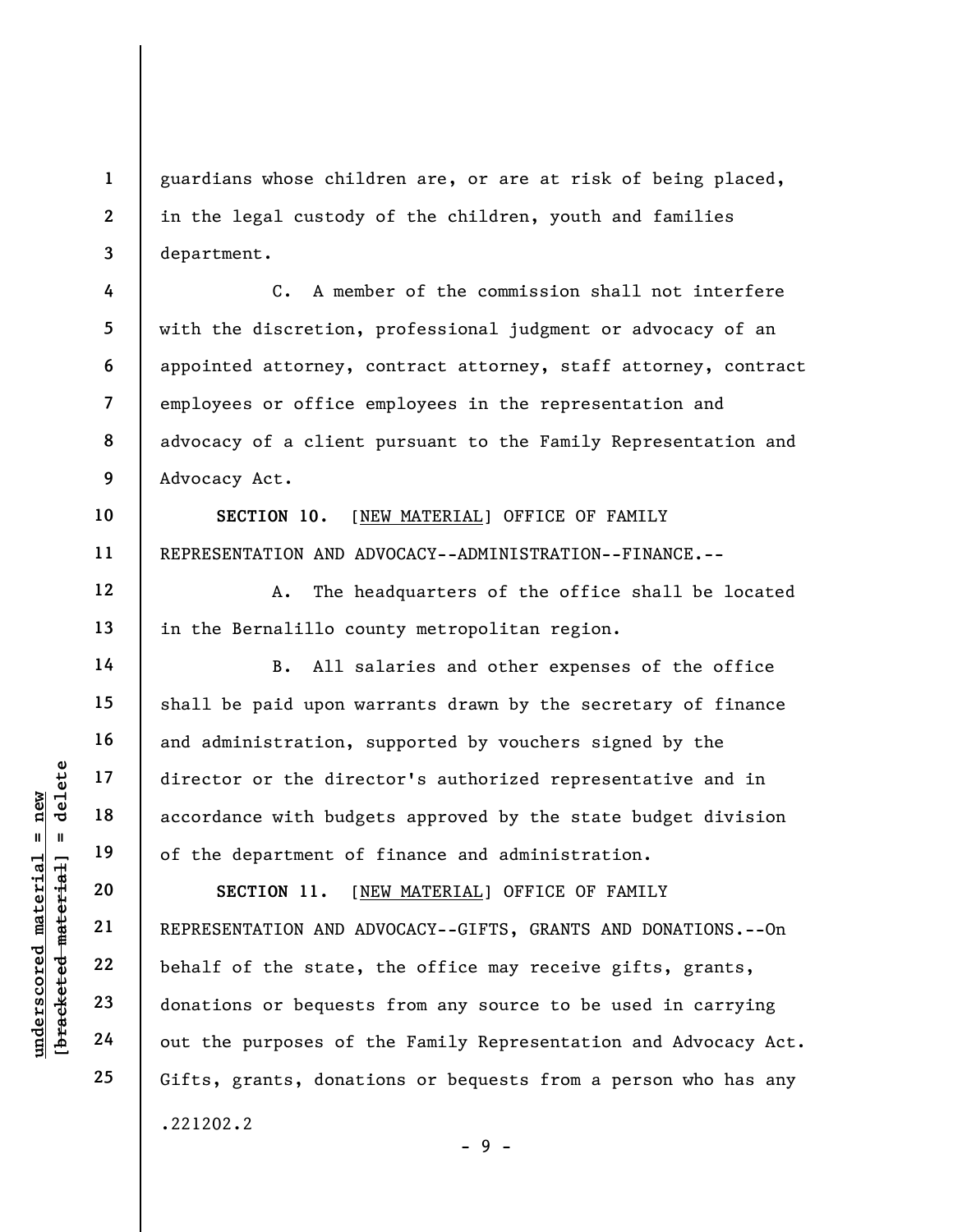1 2 3 4 matter currently being handled by the office, or from a person within three degrees of consanguinity with a person who has any matter currently being handled by the office, shall not be accepted.

5 6 SECTION 12. [NEW MATERIAL] DIRECTOR--APPOINTMENT-- QUALIFICATIONS--REMOVAL.--

8 A. The director shall be the administrative head of the office. The commission shall appoint a director for a term of four years upon approval of two-thirds of its members. The commission may reappoint a director for subsequent terms. A vacancy in the office of director shall be filled by appointment of the commission.

B. The commission shall appoint as director an attorney with the following qualifications:

(1) licensed to practice law in this state or will be licensed within one year of appointment;

understand material material of the sense of the commission; and the commission; and the commission; and the commission; and the commission; and the commission; and the commission; and the commission; and the commission; a (2) at least five years of experience in the field of representation of children or adults in abuse and neglect cases in a practicing attorney, management, supervisory or policymaking position or equivalent experience as determined by the commission; and

(3) clearly demonstrated management or executive experience.

C. The director may be removed by the commission; provided that no removal shall occur without notice and an .221202.2

7

9

10

11

12

13

14

15

16

17

18

19

20

21

22

23

24

25

 $- 10 -$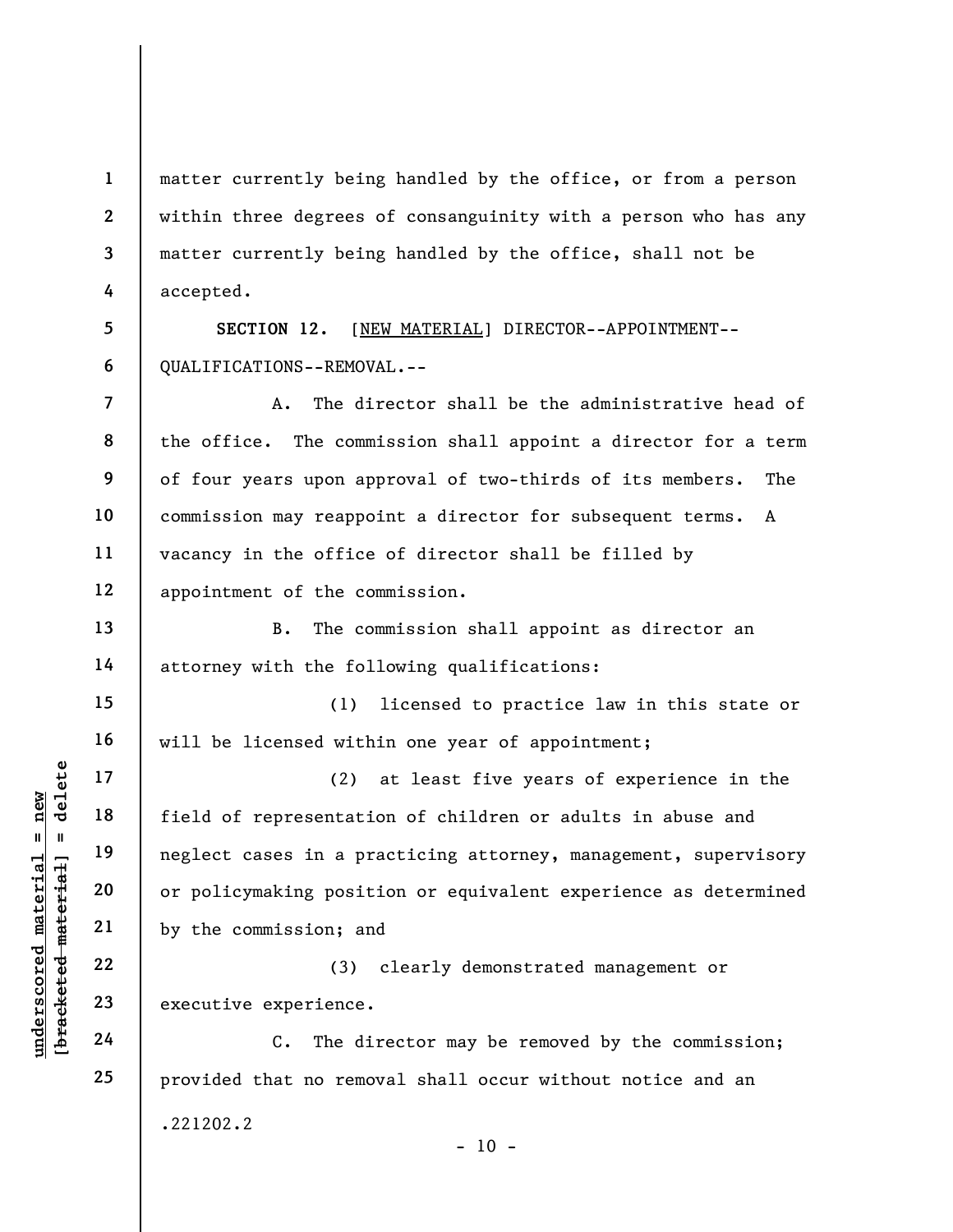1 opportunity for a hearing.

understand material material implied that is necessed in the distribution of the distribution of the distribution of the distribution of the distribution of the distribution of the distribution of the distribution of the d 2 3 4 5 6 7 8 9 10 11 12 13 14 15 16 17 18 19 20 21 22 23 24 25 SECTION 13. [NEW MATERIAL] DIRECTOR--GENERAL DUTIES AND POWERS.-- A. The director is responsible to the commission for the operation of the office. The director shall manage all operations of the office and shall: (1) administer and carry out the provisions of the Family Representation and Advocacy Act; (2) exercise authority over and provide general supervision of employees; (3) oversee funding, including federal funding; (4) administer and supervise contracts for attorneys and other employees; and (5) represent and advocate for the office and its clients. B. The director is granted every power express and implied that is necessary for the fulfillment of the director's duties, including authority to: (1) set standards relating to: (a) the minimum experience, training and qualifications for contract and staff attorneys for child welfare cases; (b) monitoring and evaluating contract and staff attorneys and other contract and office staff, .221202.2 - 11 -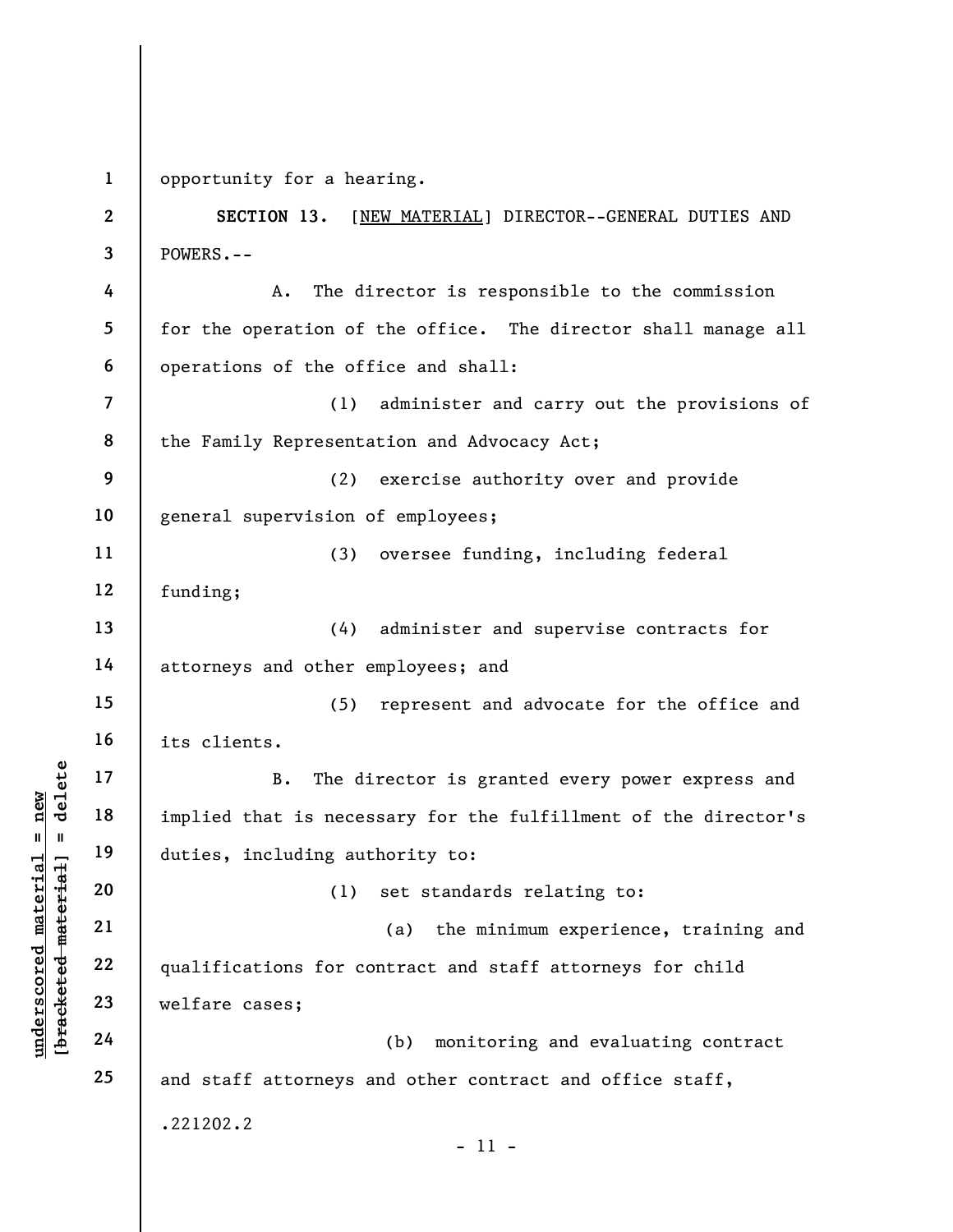understand material material and the provision of the provision of the provision of the provision of the provision of the provision of the provision of the provision of the provision of the provision of the provision of th 1 2 3 4 5 6 7 8 9 10 11 12 13 14 15 16 17 18 19 20 21 22 23 24 25 including attorneys appointed to cases to resolve conflicts of interest; (c) ethically responsible caseloads and workloads, including load monitoring protocols for staff attorneys, contract attorneys, office staff and contract staff; and (d) the competent and efficient representation of clients whose cases present conflicts of interest; (2) exercise general supervisory authority over all employees of the office; (3) delegate authority to subordinates as the director deems necessary and appropriate; (4) employ and fix the compensation of persons necessary to discharge the director's duties and enter into contracts with private attorneys and law firms as necessary to carry out the provisions of the Family Representation and Advocacy Act; (5) organize the office into units as the director deems necessary and appropriate to carry out the director's duties; (6) develop and annually update a strategic plan with measurable goals and metrics; (7) conduct research and studies that will improve the operation of the office and the administration of .221202.2  $- 12 -$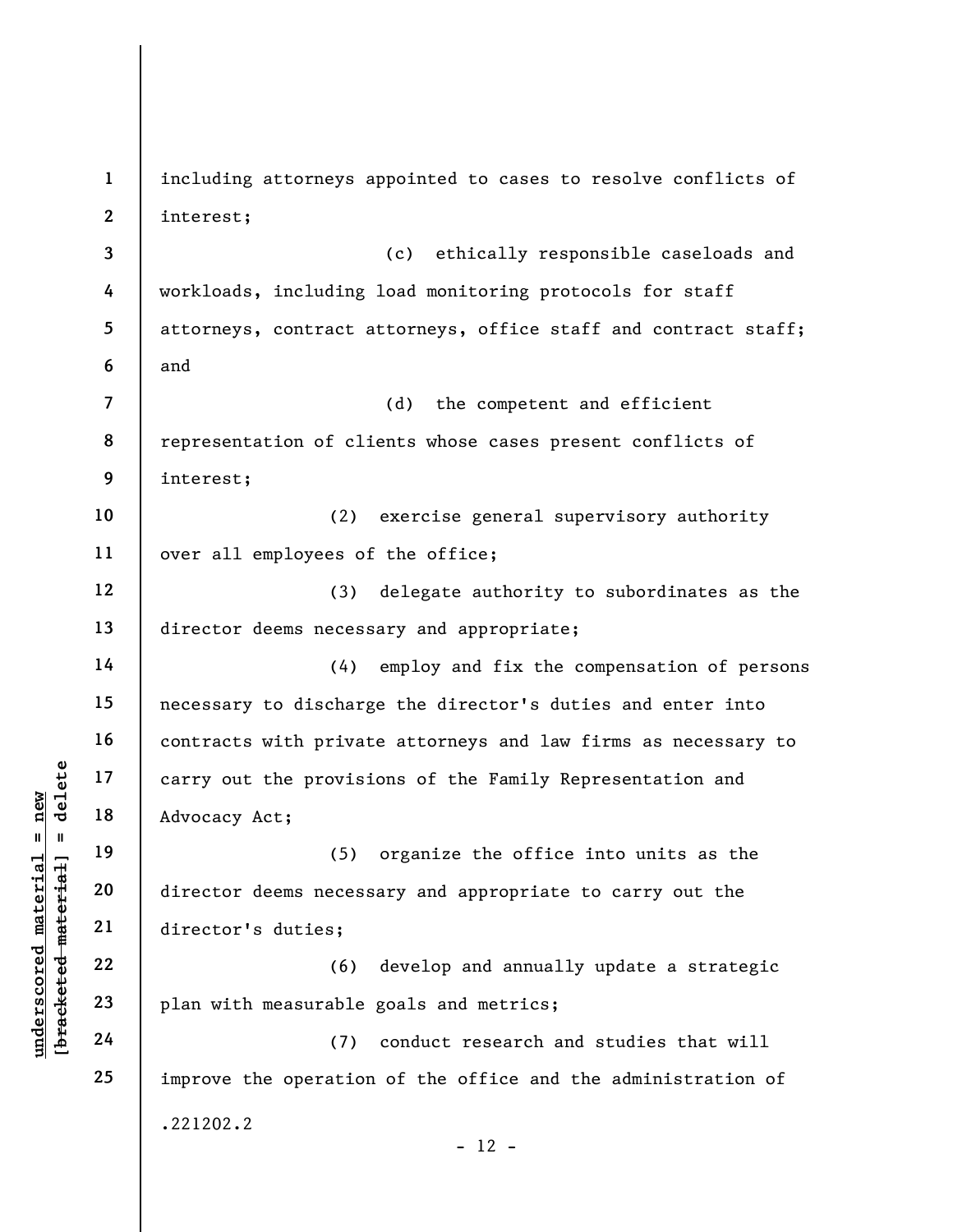understand material material improvement;<br>  $\begin{array}{c|c}\n\text{a} & \text{b} & \text{c} \\
\text{c} & \text{d} & \text{d} & \text{d} \\
\text{d} & \text{e} & \text{f} & \text{f} \\
\text{e} & \text{f} & \text{g} & \text{g} \\
\text{f} & \text{g} & \text{h} & \text{g} \\
\text{g} & \text{h} & \text{h} & \text{h} \\
\text{h} & \text{h} & \text{h} & \text{h} \\
\text{h} &$ 1 2 3 4 5 6 7 8 9 10 11 12 13 14 15 16 17 18 19 20 21 22 23 24 25 the Family Representation and Advocacy Act; (8) provide courses of instruction and practical training for employees of the office that will improve the operation of the office and the administration of the Family Representation and Advocacy Act; (9) purchase or lease property and lease real property for use of the office; (10) maintain records and statistical data that reflect the operation and administration of the office, including a system that allows the office to: (a) collect and analyze data on outcomes for children and families; (b) maintain client confidentiality of information; (c) evaluate the effectiveness of the office's programs and practices; and (d) inform and guide continuous quality improvement; (11) submit an annual report and budget for the operation of the office; (12) formulate a fee schedule for attorneys or law firms who are not employees of the office but who serve as contracted counsel pursuant to the Family Representation and Advocacy Act; (13) formulate a fee schedule for other .221202.2  $- 13 -$